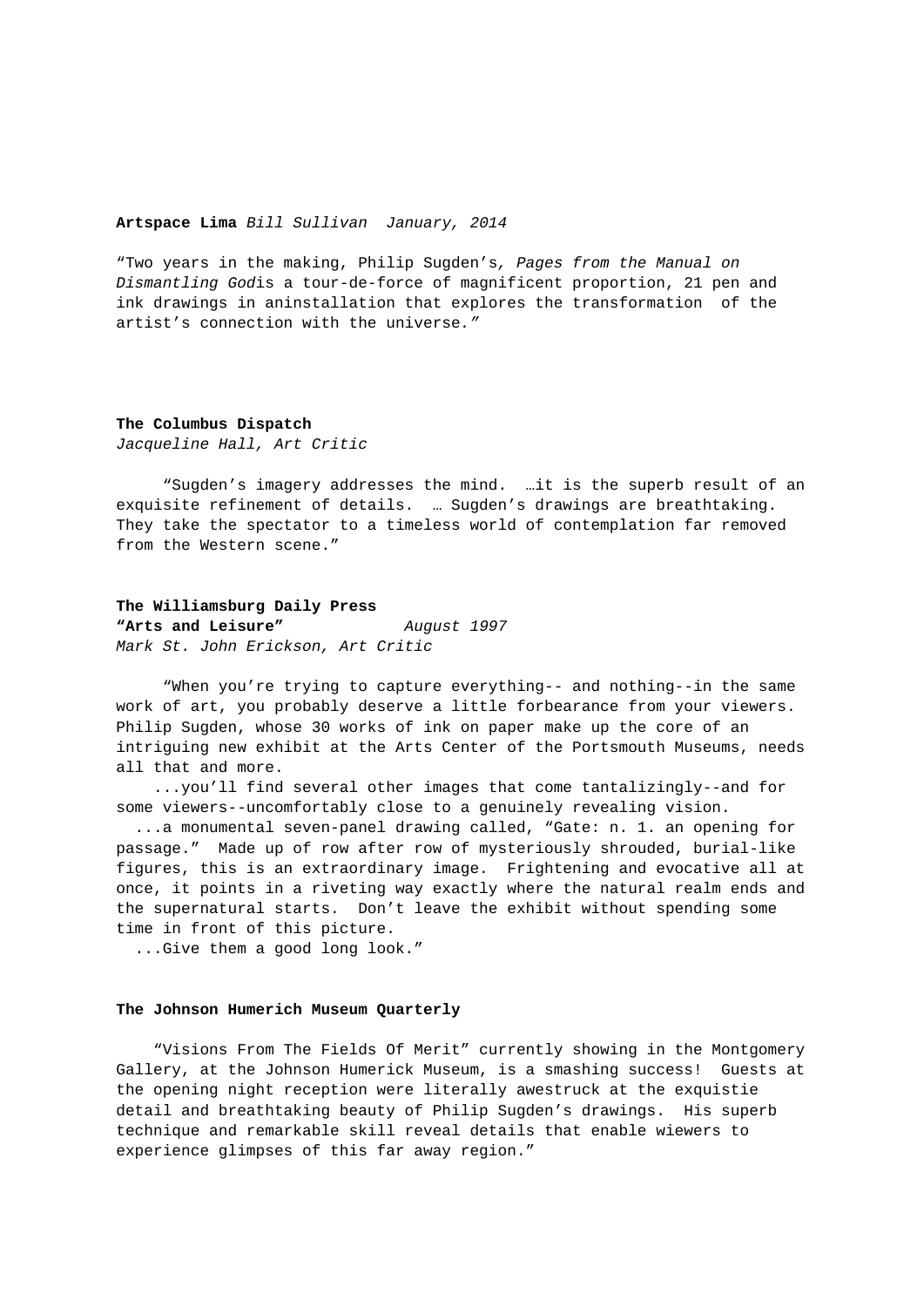### **THE IOWA LEDGER**

Bobby Lowenberg,Art Critic

 "Standing in Unity Gallery, surrounded by ink drawings by Philip Sugden, this viewer felt as if she had one foot on earth and one foot in the heavens. The drawings are intricate, filled with details, like all the little details of our daily lives that encumber us. Yet Sugden's lines release the viewer. (the work)...says something about the space we occupy. And touch a space within us. ...All exuding that stillness that seems to be part of his work.

 (Regarding 'Inscriptions On Emptiness)...It is the total surrender of the figure that gives this piece its power. The show goes with the viewer, keeps working in the mind and in some space beyond the mind. It is a peaceful haunting."

#### **The Virginian Pilot**

Sept 14, 1997 Art Critic: Teresa Annas

 "In the main gallery of the Arts Center of the Portsmouth Museums, an enormous ink drawing of fabric-draped corpses (Gate) dominates the wall... ...In the work (Gate), feather-light sheets of Himalayan paper,

reminiscent of peeled skin layers, dangle from brackets extended from the wall. Sugden's wiggly sepia ink lines resemble hair on skin. As the sheets respond to the slightest air shift, the hanging paper panels are like spirits coming to life."

# **Virginia Port Folio Weekly** Sept 1, 1997 Art Critic: Catherine Dorsey

 "Become immersed in the mystery and grandeur of the Himalayas through Visions From the Fields of Merit...

 The images produced by artist Philip Sugden achieve his goal of fusing objective reality with subjective vision."

### **COLUMBUS ART REVIEW**

Leslie Hall, Art Critic

 ...Sugden combines a concern for landscape with images from his personal iconography in such a way that objects seem removed from the world of gravity. Sugden leaves a great deal to the imagination and thereby enhances the sense of mystery inherent in his work.

 Because of the enigmatic nature of his subject, Sugden's work activates poetic thought. He has set out to create images that make reference to the special nature of existence and its energy, and this he has accomplished with great imagination, beauty, and sensitivity."

# **The Daily Press: Escanaba, MI:** July 20, 2006: Darrolyn Spannuth

 His sepia ink and gouache pieces are deft and articulate, despite their substantial subjects and dramatic size. In those works, the medium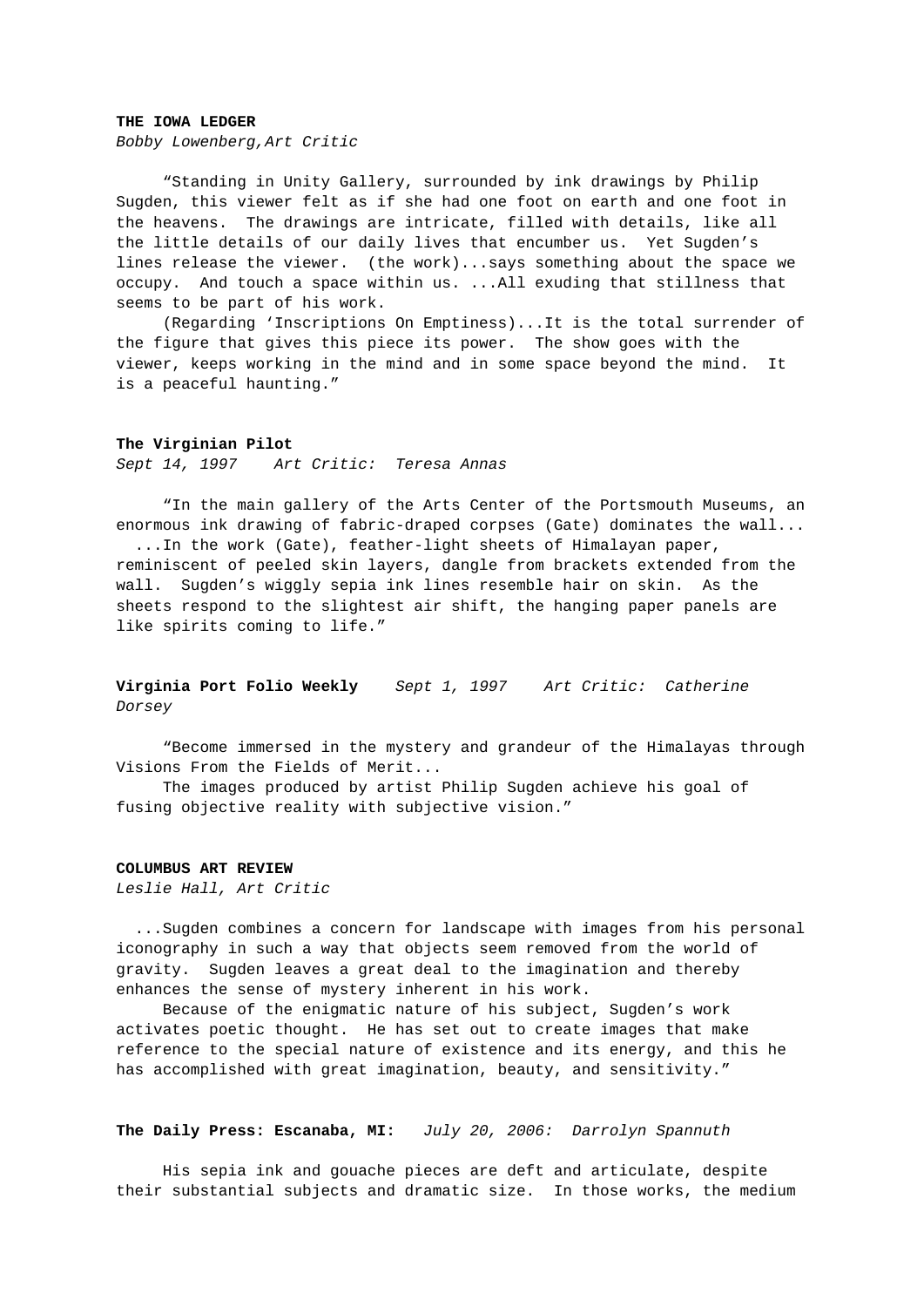is almost as significant as the image…

 …Mr. Sugden's work explores archetypes, religious and cultural. His colorful painting of psychologist Carl Jung as an astronaut exemplifies that exploration. The form is a triptych that at first glace suggests Heironymous Bosch's "Garden of Earthly Delights."

Several of Mr. Sugden's paintings emit a wail, a protracted cry of despair. His monochromatic, over-sized, apocalyptic landscape with its isolated, shrouded, almost leprous figures is painfully personal. It is harsh, both in its technique and in its lifeless browns, which he uses in several other smaller introspective works to similar or related effect. The painting is disquieting, unrelieved in its desolation.

# **Arts Insight Magazine**

J.T. Barone, Art Critic (Reviewing The 52nd Annual Tri Kappa Regional Juried Exhibition at The Fort Wayne Museum Of Fine Arts.)

 "Philip Sugden from Findlay, Ohio offered an exquisite, "The Final Frontier," an ink drawing of fine angles whose forms span four of the five segments of translucent handmade paper, floating within the frame."

#### **The Ming Pao Monthly**

(Hong Kong Arts Magazine) Betty Au-yeung, Arts Writer

 "...The first time you look at Sugden's paintings, you would have a hard time deciding if they were Western or Chinese in style. The delicate sepia ink line work is very similar to the elaborate Chinese style. These remarkable works also show a unique Chinese style of using overlapping papers which are treated as part of the subject and function as the message transmitter--their existence and function cannot be ignored by the viewer."

#### **COLUMBUS ART REVIEW**

Leslie Hall, Art Critic

 "Sugden's drawings coupled with poetry, entitled Fragments From Another World, capture the sense of myth and mystery associated with the Himalayas and evoke the contemplative spirit of the romantic artist who journeys to other lands in search of inspiration. Judging from the imagery of both drawings and poetry, Sugden's Himalayan experiences were ones of contemplation and meditation. So personal and spiritual is his work that direct interpretation proves difficult. The artist's images allude to another realm.

 It is Bindu, Bookworks, however, that expresses the very essence of Sugden's mystical journeys. The piece is like a small, precious book which unfolds to resemble an Oriental screen. The exquisite drawings, accompanied by poetry, flow gracefully from frame to frame depicting faceless, hooded figures, exploding spheres, the banyan tree, and beautiful angels.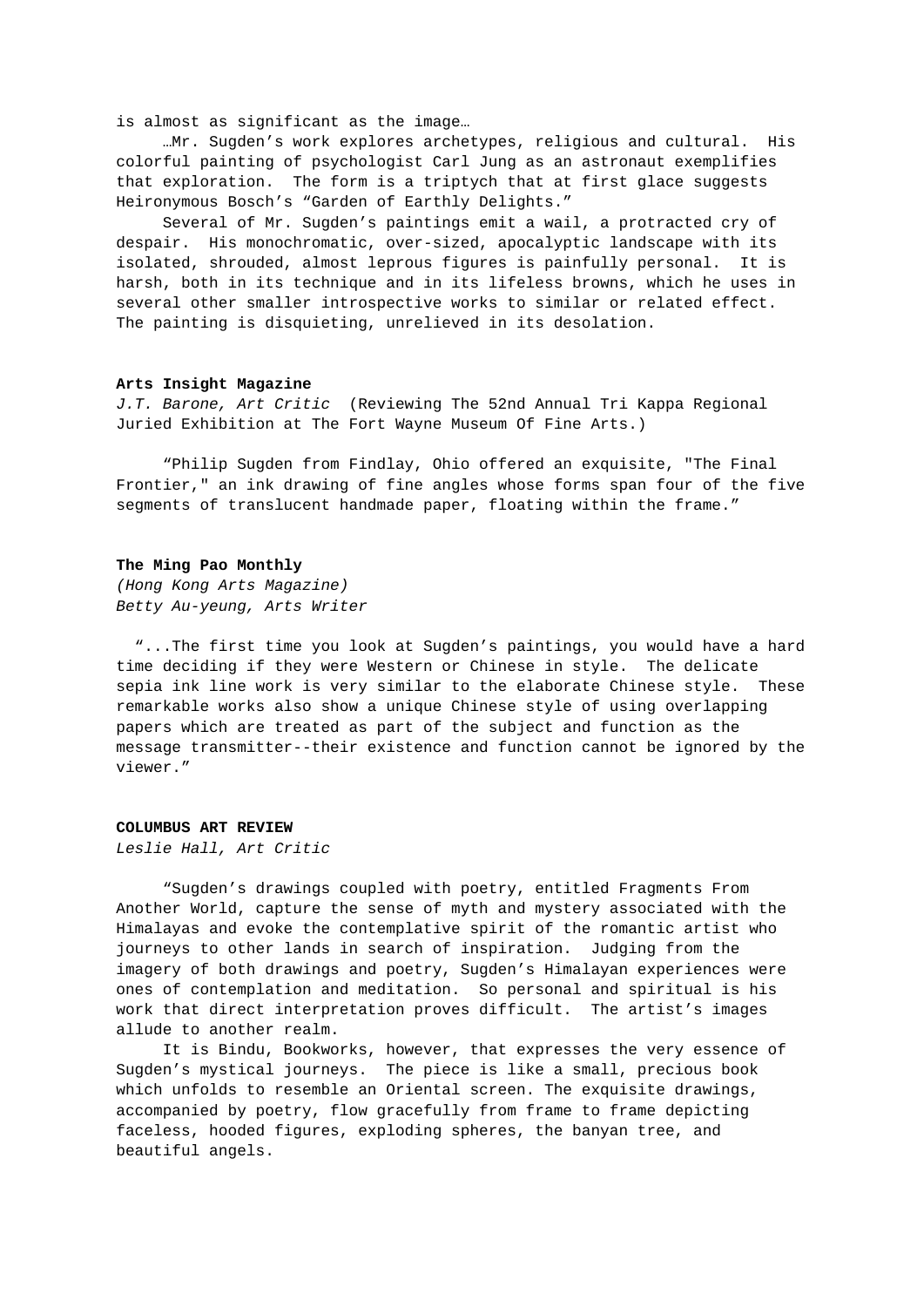#### **The Lima News**

Bart Mills, Art Critic

 "To see Sugden's work is to look at the former nation of Tibet through the eyes of a man obsessed with the finest detail while burrowing for the greater meaning of this deeply spiritual land. ...drawn in exact, almost obsessive blemish of every brick and the last leaves of stray grass. To most artists, that realism would be a paradox to the "image" they are trying to convey. But with mystical Tibet as a subject--assisted by the use of archaic papers and ink--the message of peace, serenity and an ancient land that has and will out-last any political battles is communicated as clearly as if it were shouted."

## **The Columbus Dispatch**

Lesley Constable, Art Critic

 "Sugden's work is difficult to categorize because the story line cryptically references spiritual journeys. Exile and Other States of Nirvana #2 is a finely rendered sepia-toned drawing of a figure clothed in monk's garb. This large drawing, centered within a long vertical piece of paper, seems reminiscent of gravestone rubbings of medieval knight, and is quite apropos to Sugden's interests. Folds of the monk's robes pour over his imagined form and his finely rendered hands hold vaguely religious objects. His face, eerily, is missing. In its place is the darkness of space punctuated by points of light meant to be stars. This "space face" is worked in black gouache and effectively counters the figure's sepia-toned costume."

## **The Columbus Dispatch**

Jacqueline Hall, Art Critic

"...both artists found inspiration in observing the world around them, each managed to interpret it in a fantasied manner which goes far beyond surface appearances.

In the Himalayas, Sugden observed his surroundings and discovered a world which transcended the limits of his visual experience. In exquisitely meticulous drawings, he concretized that world, taking viewers along on a voyage where the symbolic and visionary play as much, if not more, a part as reality.

Buddhas, temples, humble Sherpa women, rocks, trees and mountains are only the visual keys to a means of expression dominted by the metaphysical and the intuitive. But those visual keys are so delicately rendered with pen and ink that they can be enjoyed on a strictly aesthetic plane.

Intellectualization of their content, however, brings out the richness of thoughts and emotions that presided over their conception.

…His technique is superb. But what raises his art out of the ordinary is its animating spirit. Trips to the Himalayas brought him close to his Shangri-La and developed in him a mystical sensibility, which imparts fantasy to his Sketches From The High Country and a visionary quality to his Fragments From Another World."